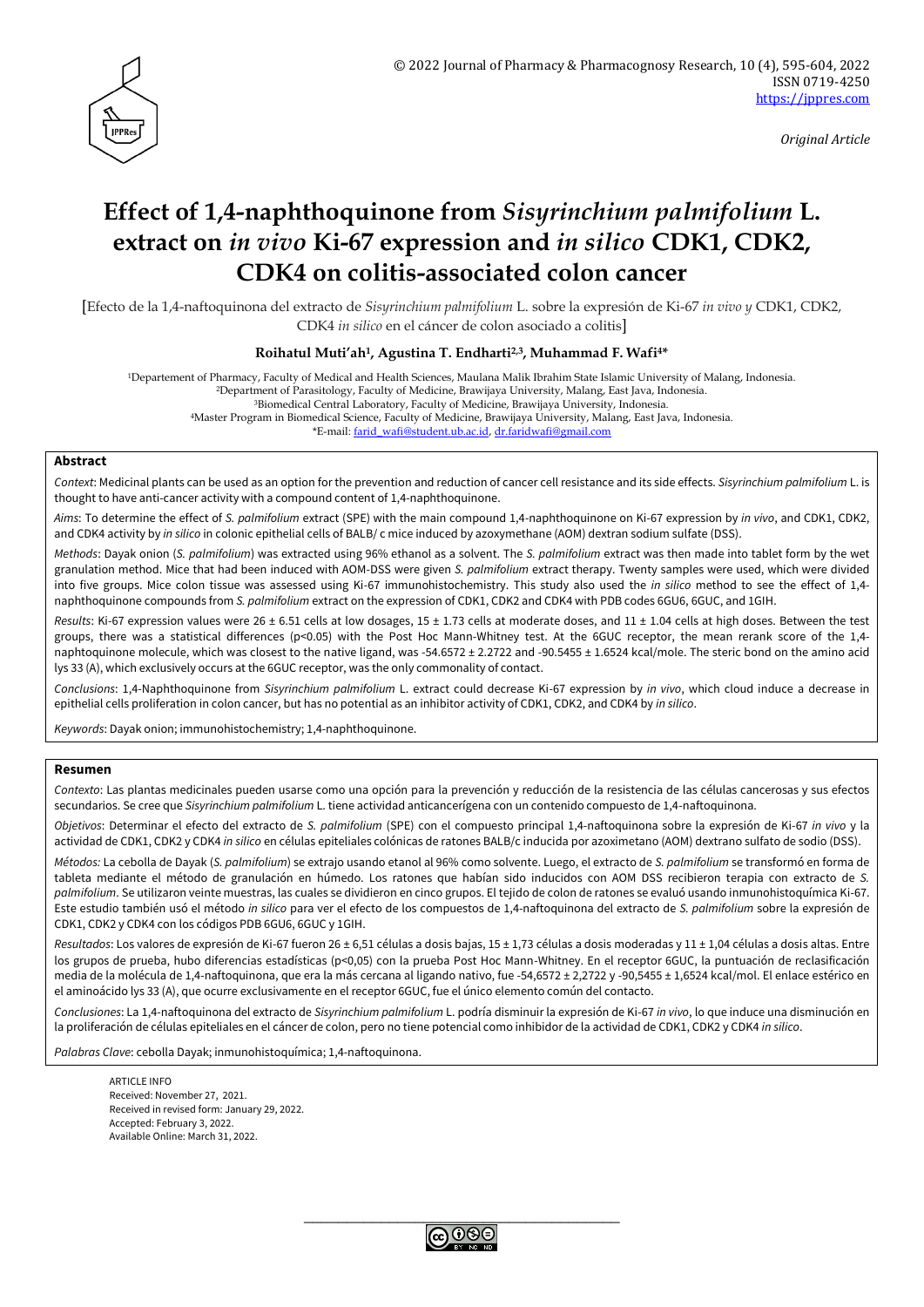### **INTRODUCTION**

Cancer is caused by abnormal cells in their growth and development, characterized by uncontrolled cell proliferation, invasiveness, and the ability to spread to surrounding body parts or other organs (ACS, 2017). Colon cancer is the world's second leading cause of cancer, accounting for 881 000 deaths in 2018 from 1.8 million cases (IARC, 2018). The factors that cause colon cancer are not known for certain. The occurrence of colon inflammation (colitis) can increase the risk of colon cancer. Chronic digestive tract inflammation characterized by irritation or injury is called inflammatory bowel disease (IBD) (Hwang et al., 2017). Colon cancer that begins with IBD is called colitis-associated colon cancer (CACC) (Grivennikov, 2013). Exposure to chemicals, radiation, and abnormal metabolism in the body can cause DNA damage. This will trigger the activation of the K-Ras pathway through the PI3K pathway,  $β$ -catenin, and mutations in tumor suppressor genes such as p53 mutations. Furthermore, it can trigger a decrease in cell apoptosis and increase the cell cycle in cancer (Marmol et al., 2017).

In colon cancer, there is overexpression of cyclindependent kinase 1 (CDK1), CDK2, and CDK4, which work in the cell cycle to have an important role in the proliferation of these cancer cells (Mikhail et al., 2015). An increase in the cell cycle in colon cancer indicates an increase in the proliferation and development of cancer cells. Early examination is needed to monitor and assess the patient's prognosis level so that cancer prevention efforts can be carried out to a higher stage. An excellent marker for determining the fraction of cell growth and development is the Ki-67 protein. The expression of Ki-67 is strongly associated with the proliferation and growth of cancer cells. The more malignant the cancer cells, the higher the expression of Ki-67, which can be used to detect recurrence. The peak of Ki-67 expression occurs in the mitotic phase (M) (Tadbir et al., 2012; Afiati, 2013).

Natural or herbal treatment is an alternative that has the potential to inhibit the growth and development of cancer cells, such as the Dayak onion plant (*Sisyrinchium palmifolium* L., family *Iridaceae*) (Syarif, 2014). Based on research, it shows that the ethanol extract of *S. palmifolium* can inhibit the growth of HeLa cervical cancer cells (Muti'ah et al., 2018). Another study showed that the administration of ethanol extract of *S. palmifolium* could trigger the apoptotic activity of cancer cells both intrinsically and extrinsically (Muti'ah et al., 2020). This is supported by previous studies, which showed that *S. palmifolium* could function as colonic anti-cancer agents (Li et al., 2008).

The content of the compound 1,4-naphthoquinone is a major compound tested for its existence in the extract of *S. palmifolium*. In the research, Annisa et al. (2020) stated that the compound content of 1,4 naphthoquinone in the *S. palmifolium* extract had the same retention and intensity as the pure compound. This compound has bioactivity as an anti-cancer and antioxidant (Kuntorini et al., 2016; Zhang et al., 2018). This study aimed to determine the effect of *S. palmifolium* extract (SPE) with the main compound 1,4 naphthoquinone on Ki-67 expression by *in vivo*, and CDK1, CDK2, and CDK4 activity by *in silico* in colonic epithelial cells of BALB/c mice induced by azoxymethane (AOM) dextran sodium sulfate (DSS).

#### **MATERIAL AND METHODS**

#### **Plant material and extraction**

Dayak onion (*Sisyrinchium palmifolium* L.) samples were obtained from Central Kalimantan (-2°00'0.00" S 113°30'0.00" E), Indonesia and were identified and approved by the UPTD Materia Medika Batu, Malang in letter number 074/348/102.7/2017. The extraction process was carried out using the ultrasonic-assisted extraction (UAE) method using 96% ethanol as a solvent. The extract was then rotated in a rotary evaporator and dried in an oven at 40°C. The outcome was Dayak onion blackish-red dry extract. Then, the extract was made into tablets by the wet granulation method, with a composition according to Table 1. Each tablet contained 50 mg of *S. palmifolium* extract (SPE).

**Table 1.** Composition of *S. palmifolium* tablets.

| <b>Materials</b>                           | Concentration<br>(%) |
|--------------------------------------------|----------------------|
| S. palmifolium extract                     | 10                   |
| Maize starch                               | 5                    |
| Aerosil                                    | $\mathbf{1}$         |
| Polyvinyl pyrrolidone                      | 5                    |
| Magnesium stearate                         | $\mathbf{1}$         |
| Talk (natural hydrated magnesium silicate) | $\overline{2}$       |
| Avicel                                     | 38                   |
| Lactose                                    | 38                   |

#### **Animals**

Female BALB/c mice weighing 20-25 g and 8-10 weeks were exposed under a relative humidity of 50- 55% and a predetermined light-dark cycle (12:12 h). During the trial, mice were fed with conventional pellets and were given normal drinking water *ad*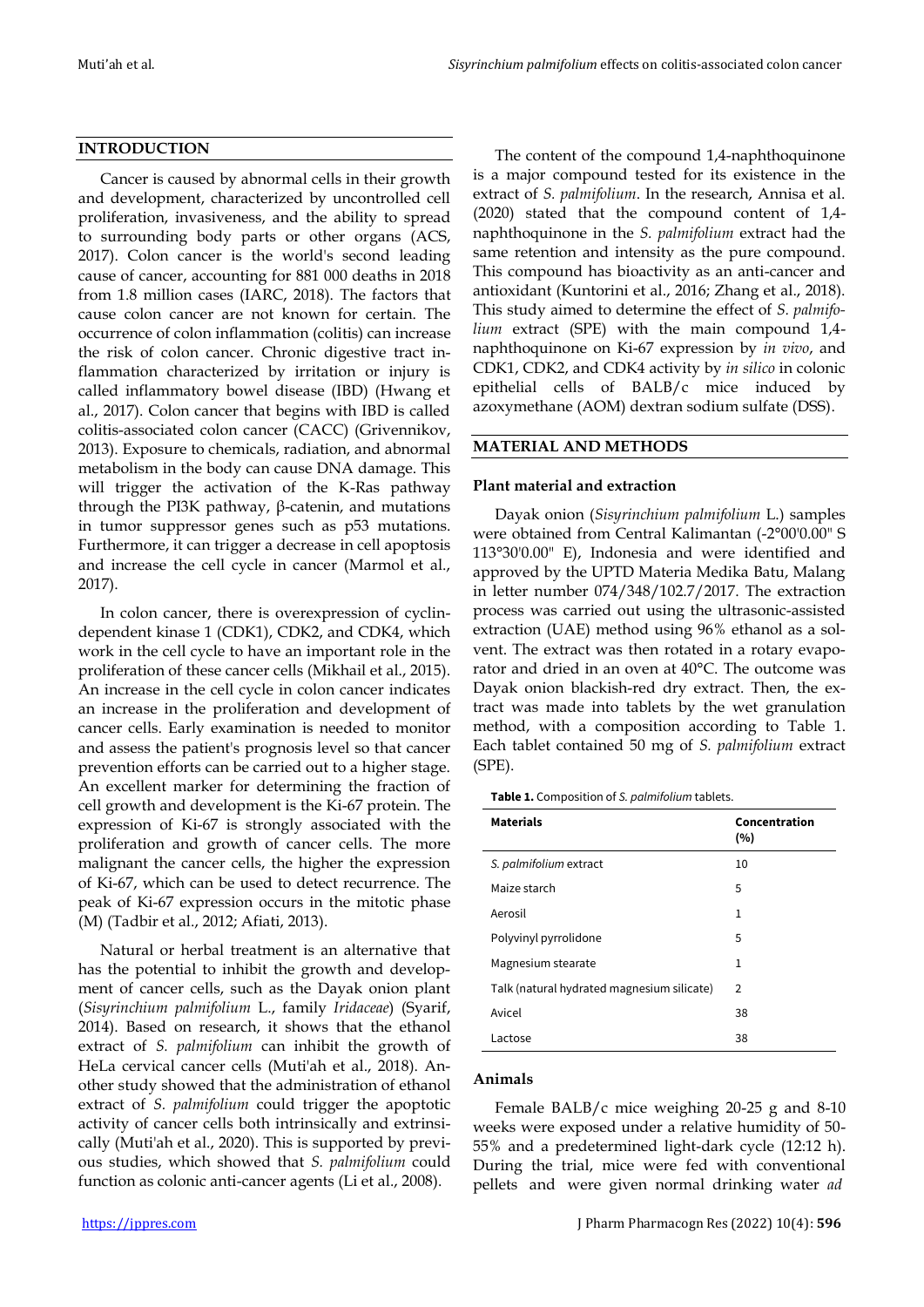

*libitum*. The experiment was performed based on the Guiding Principles for the Care and Use of Animals for Scientific Purposes of the Institutional Committee on the Care and Use of Animals (IACUC). The experiment had met the current regulations and ethical approval of the Health Research Ethics Committee of the Health Polytechnic of Malang, Indonesia (No.027/KEPK-POLKESMA/2019). The experiments took place during the light period with six treatment groups, each of which consisted of four mice tested in a randomized order.

### **AOM and DSS-induced colon cancer model**

On day 1, mice were given a single intraperitoneal injection of 10 mg/kg azoxymethane (AOM; Sigma-Aldrich, UK) or vehicle (phosphate buffer saline, PBS). At one-week post-injection, colitis was induced by providing drinking water containing 5% DSS (ICN Biomedical Inc, CA, USA) for a week. DSS was administered in a cycling protocol followed by one week of regular water treatment. Colon cancer was induced through cyclical DSS treatment of 5% DSS administration for one week followed by seven days of regular water. The oral administration of SPE started at week 8 until 21 (Pattanayak et al., 2014). Mice were randomly divided into six groups (Fig. 1). Group I received water (vehicle) as a negative control group. Group II was given 5% DSS only; it was a positive control. Group III-V received SPE at 0.25, 0.5, or 1 mg/20  $g$ body weight, and group VI received doxorubicin 0.052 mg/20 g body weight (BW), a reference drug. Colon tissue was removed and cleaned, then subjected to immunohistochemistry.

### **Ki-67 immunohistochemistry**

Cell proliferation patterns in colon tissue were assessed using Ki-67 immunohistochemistry. For example, the paraffin-embedded portions of the colon tissue were deparaffinized and hydrated. A Tris-HCl buffer (0.05 M, pH 7.6) was used to prepare the solution for rinsing the slides between the various steps. Incubation was carried out in a humidified chamber, treated for 40 minutes at room temperature with 2% bovine serum albumin, and incubated overnight at 4°C with the mouse monoclonal primary antibody Ki-67 (6G6). Monoclonal antibody type bsm-52455R (Bioss, USA) 1:200 dilution for 1 hour at room temperature was used. The expression of Ki-67 was observed microscopically using a light microscope and obtained a brown color because the anti-Ki-67 antibody reaction was visualized with the DAB (3,3' diaminobenzidine) chromogen (Sigma Aldrich, UK).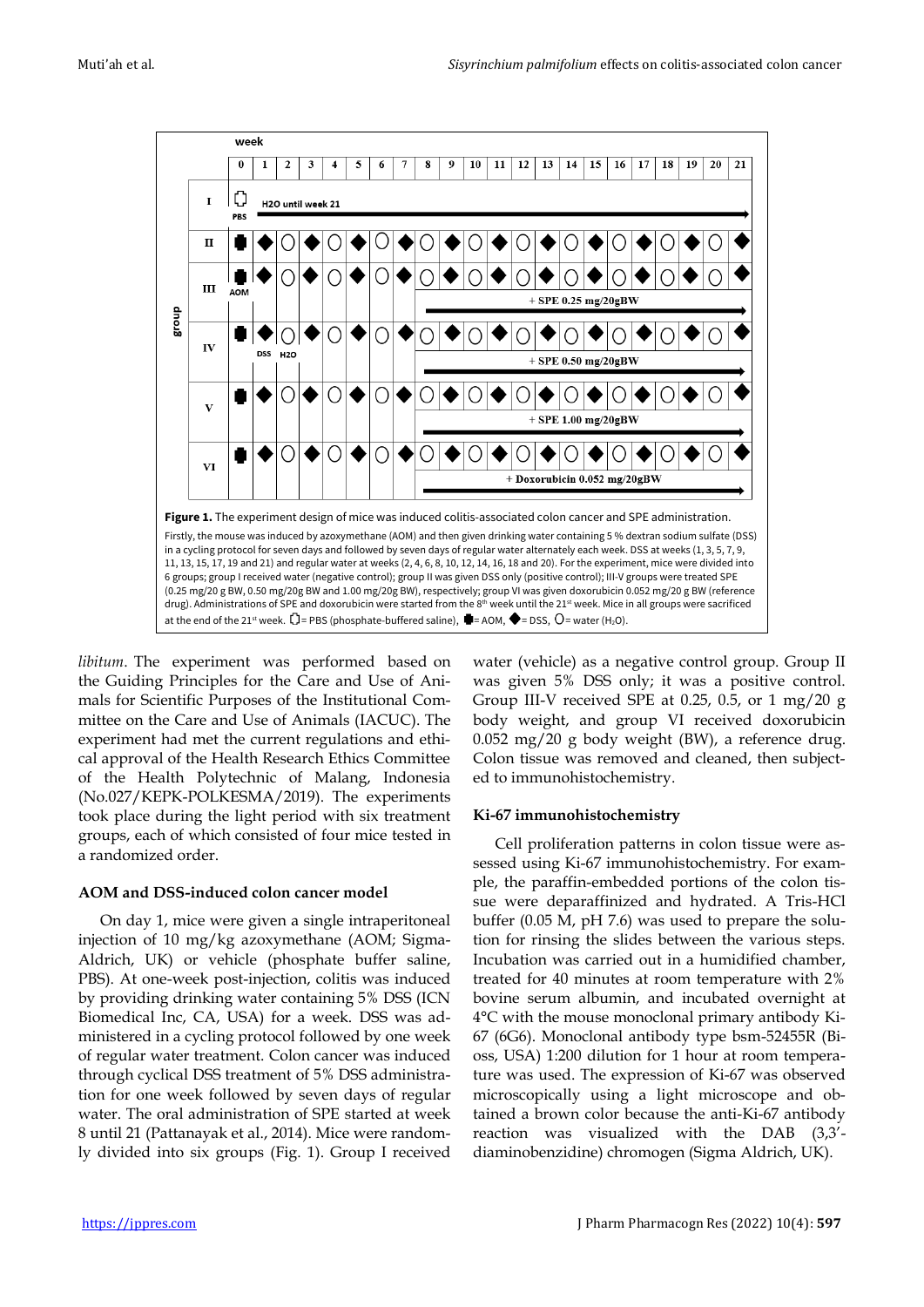# **Observation of Ki-67 expression**

A light microscope (Olympus) was used in each group to observe 10 visual fields at 400 times magnification, which showed that the unit used was cells in one field of view. The Ki-67 expression was calculated using the Fiji Program (ImageJ) in the nucleus of colon epithelial cells that showed a brown color.

# **Protein and ligand preparation**

The three-dimensional structure of the compound 1,4-naphthoquinone was downloaded from the Pub-Chem website and redrawn using the Chemdraw Ultra Version 12.0 application. Protein Data Bank (PDB) showed codes of 6GU6, 6GUC, and 1GIH for CDK1, CDK2, and CDK4. The 1,4-naphthoquinone compound was drawn using the Chem Bio Draw Ultra program version 12 on the SwissADME online application based on the Lipinski Rule of five (Ro5) as the parameter. The 3D compound 1,4 naphthoquinone was retrieved from PubChem [\(https://pubchem.ncbi.nlm.nih.gov\)](https://pubchem.ncbi.nlm.nih.gov/), which was then minimized in the Avogadro program. The protein receptors of CDK1, CDK2 and CDK4 with codes of 6GU6, 6GUC, and 1GIH were retrieved from the Protein Data Bank (PDB) website [\(https://www.rcsb.org\)](https://www.rcsb.org/). The receptors underwent were validated three times for each receptor and were selected based on the RMSD value of less than 2 Å.

# **Molecular docking**

The Molegro Virtual Docker 6.0 software was used to remove molecules from the receptor. After that, the cavity was detected. Only cavities with original ligand were selected. The 3D structure of the compound was placed into the selected cavity. The strength of the ligand was measured by the receptors, and results were then presented in rerank score. At this stage, amino acids were formed.

# **Toxicity test with Protox online tool application and pkCSM**

The SMILES code of 1,4-naphthoquinone was used in the pkCSM online tool [\(http://biosig.unimelb.edu.au/pkcsm/prediction\)](http://biosig.unimelb.edu.au/pkcsm/prediction), which aims to predict Ames toxicity, hepatotoxicity, and skin sensitization. Meanwhile, compound toxicity (LD50) was predicted using the online Protox tool [\(https://tox.charite.de/protox\\_II/\)](https://tox.charite.de/protox_II/).

# **Statistical analysis**

The mean ± standard deviation (SD) was used in data presentation. The standard deviation test was performed using Microsoft Excel 2016 (Microsoft Corporation, Redmond, USA). Furthermore, statistical

analysis was performed using the Statistical Program Service Solution (SPSS) 23, while the data were analyzed in the Kruskall-Wallis test (p<0.05). The process was then followed by the Mann-Whitney Post Hoc test performed to see groups with significant differences.

# **RESULTS**

# **SPE decreases the expression of Ki-67 BALB/c mice in the CAC model**

In this study, the expression of Ki-67 was observed using anti-Ki-67 staining, which was carried out by immunohistochemistry and observed using a microscope with a magnification of 400×. The Ki-67 expression indicates the proliferation of epithelial cells. The results showed a decrease in Ki-67 expression in BALB/c mice model CAC due to SPE treatment, results in each group were as follows: Negative control:  $6.4 \pm 1.48$  cells, Positive control:  $36.1 \pm 12.57$  cells, SPE 0.25 mg/20 g BW:  $26.1 \pm 6.51$  cells, SPE 0.50 mg/20 g BW: 15.2 ± 1.74 cells, SPE 1.00 mg/20 g BW: 11.1 ± 1.09 cells, Doxorubicin 0.052 mg/20 g BW: 8.1 ± 0.56 cells. (Fig. 2B). The higher the dose of SPE given, the lower the Ki-67 expression. Statistical analysis showed that the negative control group had a significant difference (p<0.05) compared to the SPE group at a dose of 1.00 mg/20 g BW. The positive control group had a significant difference compared to the SPE group with doses of 0.50 mg/20 g BW and 1.00 mg/20 g BW (Fig. 2B).

Based on Fig. 2A (a-f), that amount of Ki-67 expression marked with brown color in epithelial cells shows less Ki-67 at higher SPE doses, a decrease in the proliferative activity of colonic epithelial cells that occurred in the SPE therapy group. In this study, SPE can reduce the proliferation of epithelial cells that suppress carcinogenesis.

# **Docking score**

In Fig. 3A, the rerank score that was carried out three times between native ligands and 6GU6 receptors was -46.28, -49.56, and -49.09, so the average value was -48.31, while the rerank score between 1,4 naphthoquinone compounds and 6GU6 receptors was -112.36, -115.56, and -113.24, so the mean value was - 114.05. The difference in the mean rerank score, which was quite far between the native ligand and 1,4 naphthoquinone, namely -48.31 and -114.05, indicates that the difference in activity was quite far. Therefore, 1,4-naphthoquinone did not effectively bind to the 6GU6 receptor, a CDK1 receptor protein. This means 1,4-naphthoquinone has little effect on inhibiting CDK1 activity in the cell cycle.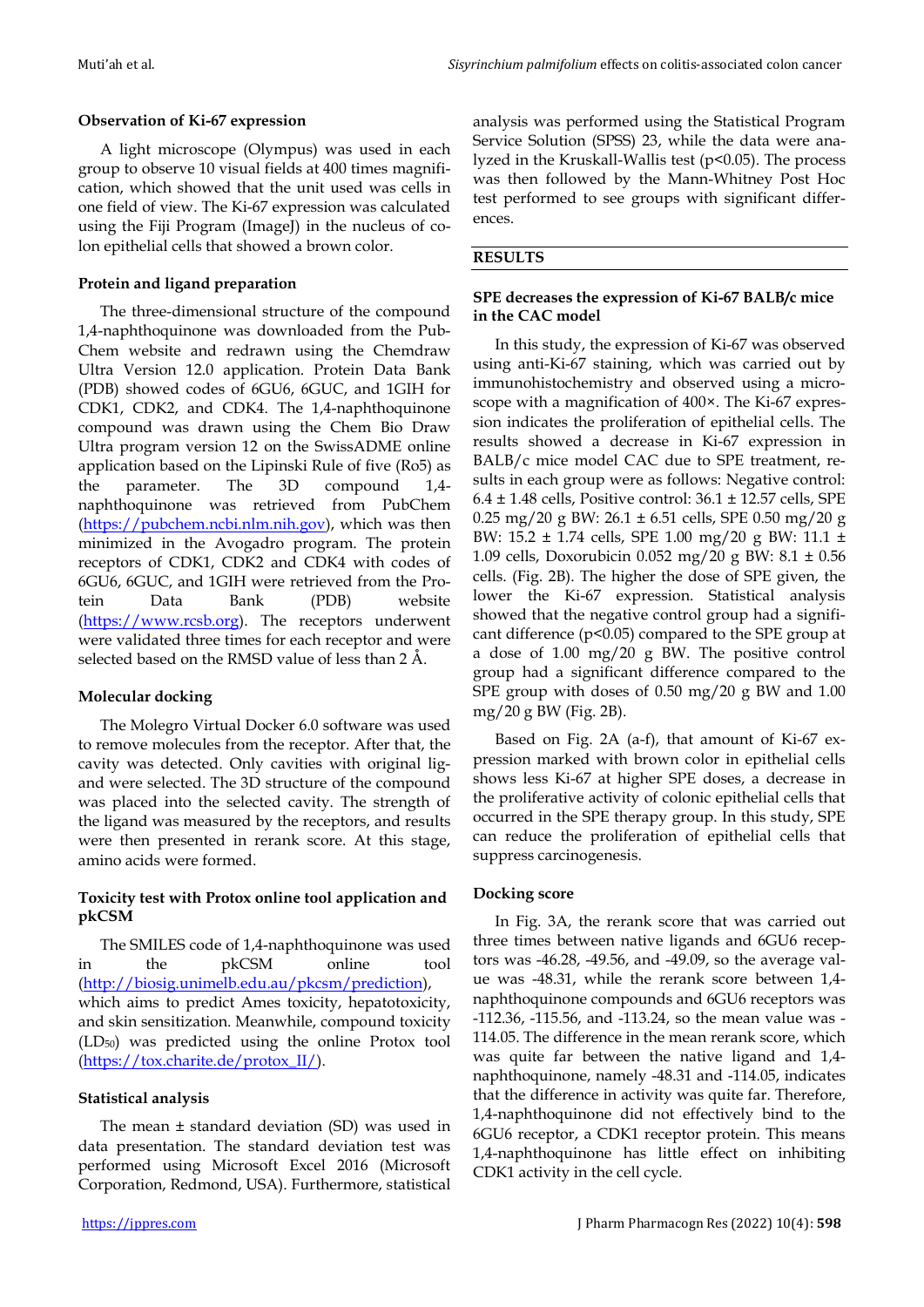

In Fig. 3B, the rerank score that was carried out 3 times between native ligand A and 6GUC receptors was -55.97, -55.97 and -52.03, so the average value was -54.66, while the rerank score between 1,4 naphthoquinone and 6GU6 receptors was -88.64, - 91.45 and-91.55, so the average value was -90.55. In Fig. 3C, the rerank score between native ligand B and 6GUC receptors was -50.67, -50.60, and -50.61, so the mean value was -50.61, while the rerank score between 1,4-naphthoquinone and 6GU6 receptors was - 90.31, -90.38, and -90.31, so the average value was - 90.33. The significant difference in the average rerank score between native ligands A and B with 1,4 naphthoquinone, which were -54.66 with -90.55 and - 51.61 with -90.33, indicates that the difference in activity was quite large. Therefore, 1,4-naphthoquinone did not effectively bind to 6GUC receptors, which are CDK2 receptor proteins. This means 1,4 naphthoquinone could have little effect on inhibiting CDK2 activity in the cell cycle.

In Fig. 3D, the rerank score that was carried out three times between native ligands and the 1GIH receptor was -53.20, -53.36, and -53.36, so the average value was -53.31, while the rerank score between 1,4 naphthoquinone and 6GU6 receptors was -110.44, - 109.84, and -110.63, so the average value was-110.30. The difference in the mean rerank score, which was quite far between the native ligand and the 1,4 naphthoquinone, namely -53.31 and -110.30, indicates that the difference in activity was quite far. Therefore, 1,4-naphthoquinone did not effectively bind to 6GU6 receptors, which are CDK4 receptor proteins. This means 1,4-naphthoquinone could have little effect on inhibiting CDK4 activity in the cell cycle. The results of the rerank score were quite different between the native ligand and 1,4-naphthoquinone. The 6GUC receptor had the closest mean rerank score between native ligand A and 1,4-naphthoquinone, which were -90.55 and -54.66. Meanwhile, the farthest mean of rerank score occurred at the 6GU6 receptor, which was -114.05 and -48.09.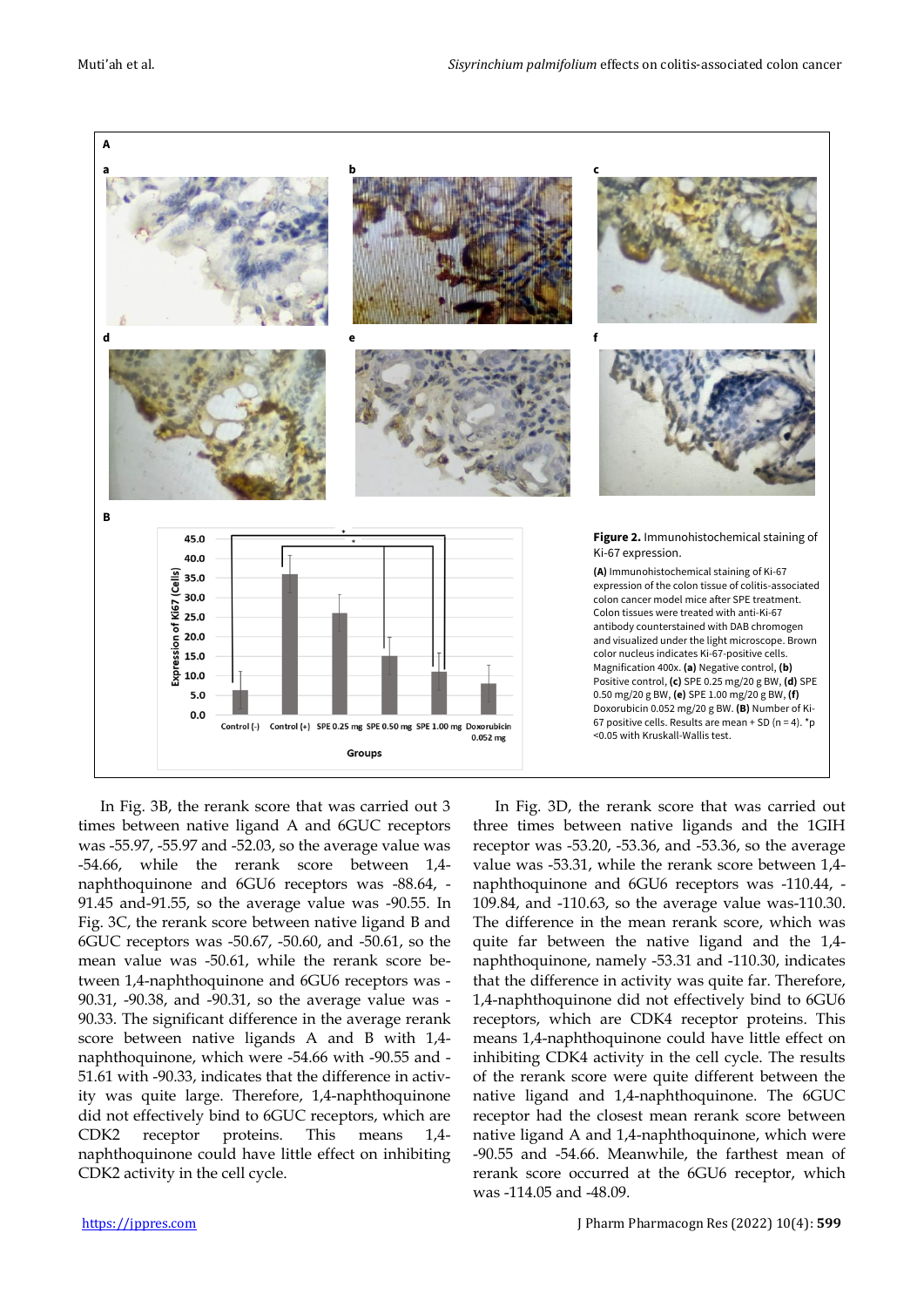Fig. 4 is a description of the amino acid interactions that occur in native ligands and 1,4 naphthoquinone at each receptor, namely the 6GU6 receptor (Fig. 4A-B), the 6GUC receptor (Fig. 4C-F), and the 1GIH receptor (Fig. 4G-H). The types of interactions that occur, hydrogen bonding and steric interactions, and the distance and ligand groups are summarized in Table 2.

The same amino acid was not found between the 1,4-naphthoquinone and the native ligand at the 6GU6 receptor and the 1GIH receptor in all interactions. This indicates that there was no bond formed between 1,4-naphthoquinone and the 6GU6 receptor and the 1GIH receptor. So that there was no effect on CDK1 and CDK2 activity in the cell cycle when 1,4 naphthoquinone was given.

Meanwhile, similar amino acid bonds were found in Lys 33 (A) at 1,4-naphthoquinone in steric interactions and native ligand A in hydrogen and steric interactions at 6GUC receptors. In addition, the amino

acid bonds in the form of Lys 33 (C) in 1,4 naphthoquinone were found in steric interactions and native B ligands in hydrogen interactions at the 6GUC receptor. This indicates that there was still sufficient potential for slight amino acid-binding between 1,4 naphthoquinone the 6GUC receptor, which is a receptor for CDK2 in the cell cycle, even though it only forms a weak bond, which may not have much effect in influencing CDK2 activity in the cell cycle.

## **Toxicity prediction**

Based on Table 3, the prediction results of toxicity used parameters like lethal dose  $50\%$  (LD<sub>50</sub>), toxicity class, AMES toxicity, hepatotoxicity, and skin sensitization. 1,4-Naphthoquinone has an  $LD_{50}$  = 190 mg/kg, including the class 3 toxicity group, which means that 1,4-naphthoquinone is estimated to have a toxic dose when administered as much as 190 mg/kg to experimental animals. This compound is predicted to cause toxicity to bacteria by showing "yes" to AMES toxicity and giving sensitivity to the skin but not causing hepatotoxicity.

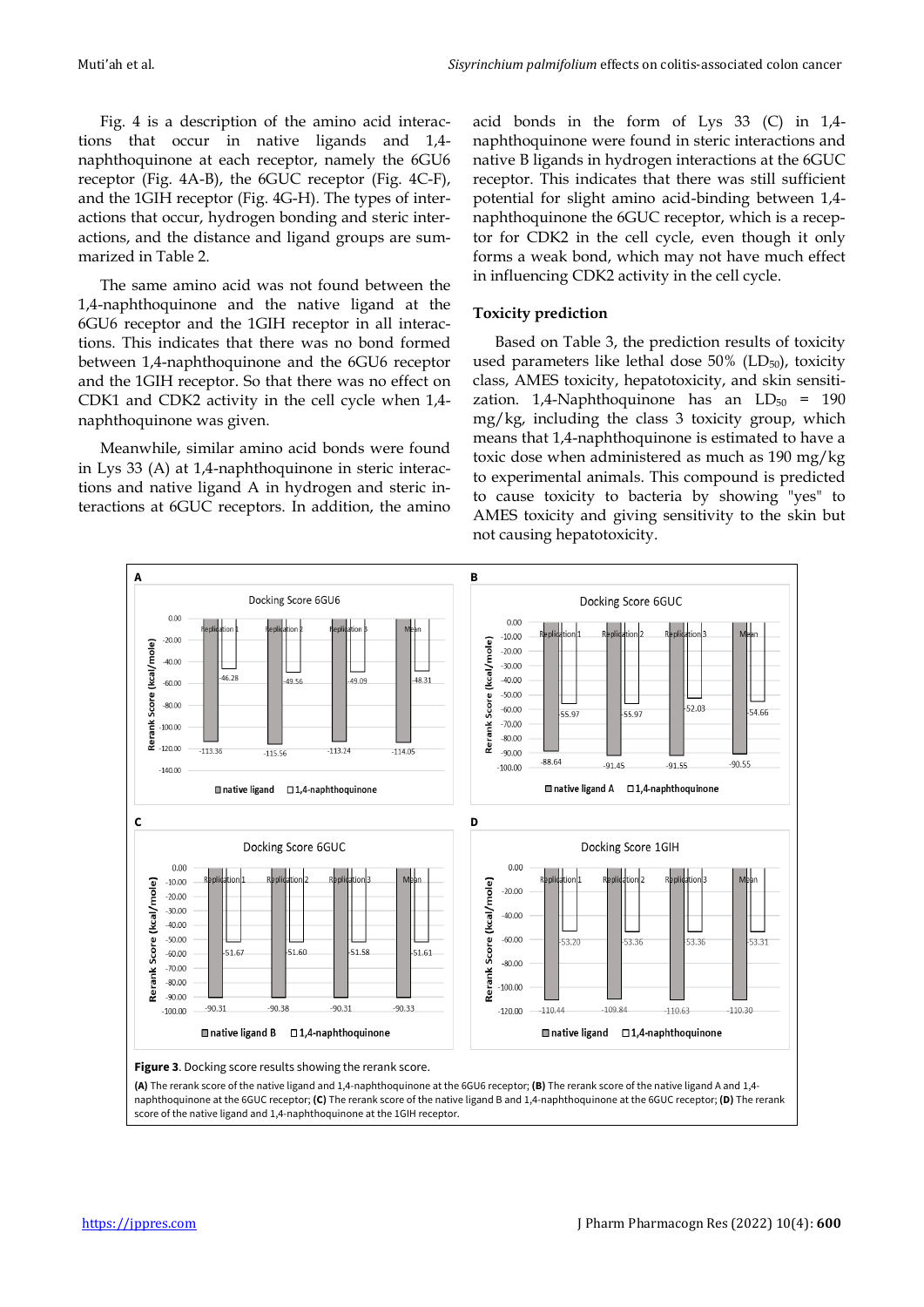

**Figure 4**. Two dimensions of amino acid interactions on native ligands and 1,4-naphthoquinone. 1,4-naphthoquinone **(A)** and native ligand **(B)** at the 6GU6 receptor. 1,4-naphthoquinone **(C,E)**, Native ligand A **(D)**, and Native ligand B **(F)** at the 6GUC receptor. 1,4-naphthoquinone **(G)** and native ligand **(H)** at the 1GIH receptor. Blue color: hydrogen bonds. Red color: steric interactions.

| Table 2. Profile of amino acids and functional groups involved in hydrogen bonding and steric interactions. |  |  |
|-------------------------------------------------------------------------------------------------------------|--|--|
|-------------------------------------------------------------------------------------------------------------|--|--|

|                    |                  | <b>Hydrogen bonding</b> |                        |                     | <b>Steric interactions</b> |                        |                     |
|--------------------|------------------|-------------------------|------------------------|---------------------|----------------------------|------------------------|---------------------|
| <b>Compounds</b>   | Receptor         | Amino<br>acid           | <b>Distance</b><br>(Å) | <b>Ligand group</b> | Amino<br>acid              | <b>Distance</b><br>(Å) | <b>Ligand group</b> |
| 1,4-Naphthoquinone | 6GU <sub>6</sub> | Gln 132(A)              | 3.24                   | Atomic O number 0   | Gln 132(A)                 | 3.24                   | Atomic O number 0   |
|                    |                  |                         |                        |                     | Asn 133(A)                 | 2.94                   | Atomic C number 8   |
| Native ligand      | 6GU6             | Ile $10(A)$             | 2.83                   | Atomic O number 19  | Leu $135(A)$               | 3.18                   | Atomic N number 9   |
|                    |                  | Lys $33(A)$             | 3.03                   | Atomic O number 28  | Leu $83(A)$                | 2.90                   | Atomic N number 11  |
|                    |                  |                         |                        |                     |                            | 3.15                   | Atomic C number 12  |
| 1,4-Naphthoquinone | 6GUC             | Asp $145(A)$            | 2.61                   | Atomic O number 0   | Lys $33(A)$                | 3.01                   | Atomic C number 6   |
| Native ligand A    | 6GUC             | Leu $83(A)$             | 3.03                   | Atomic O number 8   | Leu $83(A)$                | 3.11                   | Atomic N number 0   |
|                    |                  | Glu $81(A)$             | 3.03                   | Atomic N number 9   | Leu $83(A)$                | 3.10                   | Atomic C number 1   |
|                    |                  | Lys $33(A)$             | 2.98                   | Atomic O number 14  | Lys $33(A)$                | 3.15                   | Atomic O number 14  |
| 1,4-Naphthoquinone | 6GUC             | Asp $145(C)$            | 2.6                    | Atomic O number 0   | Lys $33(C)$                | 3.05                   | Atomic C number 6   |
| Native ligand B    | 6GUC             | Leu $83(C)$             | 3.04                   | Atomic O number 8   | Leu $83(C)$                | 3.18                   | Atomic C number 1   |
|                    |                  | Glu $81(C)$             | 3.01                   | Atomic N number 9   |                            |                        |                     |
|                    |                  | Lys $33(C)$             | 3.08                   | Atomic O number 14  |                            |                        |                     |
| 1,4-Naphthoquinone | 1GIH             | Lys $33$                | 3.05                   | Atomic O number 0   | Ala 144                    | 3.02                   | Atomic C number 7   |
| Native ligand      | 1GIH             | Leu 83                  | 2.60                   | Atomic N number 14  | Phe 80                     | 2.99                   | Atomic C number 9   |
|                    |                  |                         | 2.74                   | Atomic O number 21  | Phe 82                     | 3.13                   | Atomic O number 21  |

 $\Box$ : The amino acid from compound 1,4-naphthoquinone is the same as the native ligand.

**Table 3.** Toxicity prediction used Protox II online and pkCSM online tool.

| Compound           | $LD_{50}$<br>(mg/kg)* | Toxicity group* | <b>AMES toxicity**</b> | Hepatotoxicity** | Skin sensitization** |
|--------------------|-----------------------|-----------------|------------------------|------------------|----------------------|
| 1,4-Naphthoquinone | 190                   |                 | Yes                    | No               | Yes                  |
|                    |                       |                 |                        |                  |                      |

\*Protox II Online Tool; \*\*pkCSM Online Tool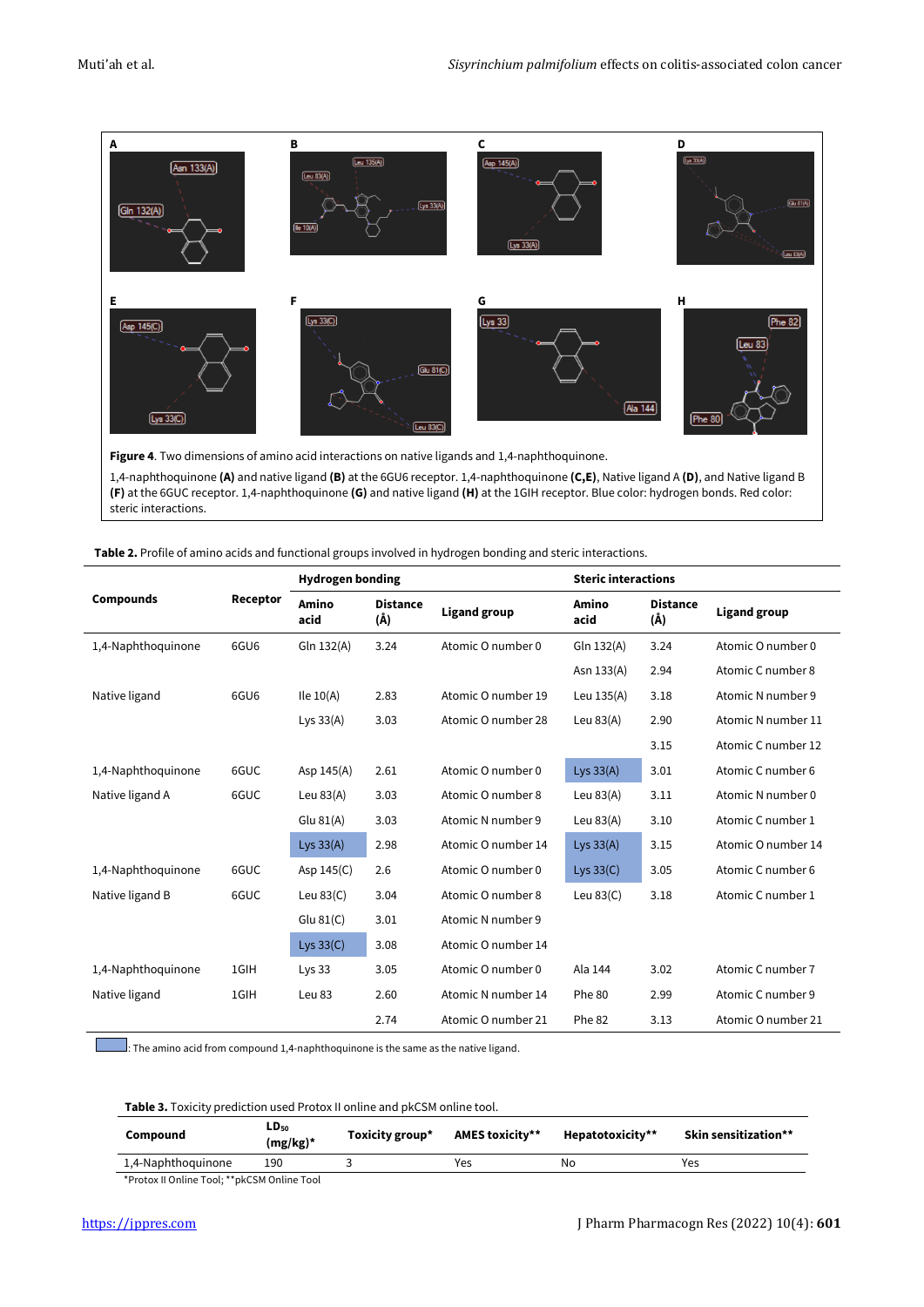## **DISCUSSION**

Colorectal cancer (CRC) is a malignancy that grows in the large intestine (colon) and rectum by slowly growing polyps (ACS, 2017). Medical therapy such as surgery, which is the main action in treating CRC, as well as chemotherapy and radiotherapy, can be used before and after surgery. The use of chemotherapy for colorectal cancer at an advanced stage can improve the quality of life of cancer patients, although it can cause cancer cell resistance and other side effects (Monson et al., 2013).

Fig. 2 shows that as the dose of SPE increases, the expression of Ki-67 decreases more. This shows that the main compound 1,4-naphthoquinone in SPE can reduce the proliferation of large cancer cells. According to research by Zhang et al. (2018), 1,4 naphthoquinone effectively inhibits the proliferation of breast cancer cells and could be a promising anticancer agent. 1,4-naphthoquinone derivatives significantly inhibited gastric cancer cell survival by inducing apoptosis and cell cycle arrest in the G2/M phase in AGS (gastric cancer cell line) cells by stimulating ROS generation, leading to subsequent activation of the MAPK, Akt, and signaling pathways STAT3 (Wang et al., 2019).

Naphthoquinone derivatives induce cancer cell apoptosis through ROS-dependent mechanisms (Liu et al., 2018). Kayashima et al. (2009) compound 1,4 naphthoquinone in human colon cancer cells (HCT116) showed that higher doses result in lower cancer cell proliferation values. In addition, it was also found in the research of Wang et al. (2019) that the higher the dose of 1,4-naphthoquinone and its derivatives are given, the rate of gastric cancer cell proliferation decreased, marked by a decrease in the viability of cancer cells.

Rerank score or bond energy is the total energy of all the bonds, which means the amount of energy needed to make the ligand-receptor interaction occur (Guedes et al., 2014). The smaller the value of the bond energy obtained, the more stable the bond, and the more stable the ligand bond with the receptor, the greater activity of the compound. Based on Table 2, the results of the Rerank Score on all native ligands showed values that were smaller than those of 1,4 naphthoquinone compounds. This means the native ligand at the 6GU6, 6GUC, and 1GIH receptors have a higher affinity than 1,4-naphthoquinone compounds. 1,4-Naphthoquinone compounds cannot interact directly with the CDK/cyclin complex, so they do not have the potential to become CDK1, CDK2, and CDK4 inhibitors. Based on the significant difference between the rerank score of the native ligand and the test compound. Meanwhile, the amino acid-binding between the receptor and the test compound does not have a significant similarity with the original ligand. Only the Lys 33 (A) amino acid in CDK2 in steric interactions has similarities between the native ligand and the compound, is not strong enough to form a bond between the compound as a ligand and the receptor.

Based on Prachayasittikul et al. (2014), the 1,4 naphthoquinone produces reactive oxygen species, leading to apoptosis and DNA damage, causing cytotoxicity to the cancer cells. Quinone-based anti-dicancer drugs inhibit the enzyme DNA topoisomerase II required for chromosome condensation, DNA replication, and segregation. By inhibiting this enzyme, we can reduce cell proliferation activity. Based on Table 3, predicting the toxicity using  $LD_{50}$  obtained a value of 190 mg/kg, indicating that the bigger the score, the smaller the toxic effect, and it is predicted that 1,4-naphthoquinone is not hepatotoxic, so it could not affect liver function.

## **CONCLUSION**

*Sisyrinchium palmifolium* L. ethanolic extract with the main compound 1,4-naphthoquinone could decrease Ki-67 expression by *in vivo*, which could induce a decrease in epithelial cells proliferation in colon cancer, but has no potential as an inhibitor activity of CDK1, CDK2, and CDK4 by *in silico* that are overexpressed in colon cancer.

### **CONFLICT OF INTEREST**

The authors declare no conflicts of interest.

### **ACKNOWLEDGMENTS**

The author would like to thank the State Islamic University of Maulana Malik Ibrahim Malang, which has provided research funds to the prospective lecturer program in accordance with the Decree of the Chancellor of the State Islamic University of Maulana Malik Ibrahim Malang, Indonesia (number 1405 of 2020).

#### **REFERENCES**

- ACS American Cancer Society (2017) Colorectal Cancer Facts & Figure 2017-2019. American Cancer Society, pp. 1–36.
- Afiati, Bethy S, Hernowo (2013) Relationship of Ki-67 expression with histopathological grading of liposarcoma. Bandung Med Book 45(3): 187–191
- Annisa R, Hendradi E, Yuwono M (2020) Analysis of 1,4 naphthoquinone in the Indonesian medical plant from extract *Eleutherine palmifolia* (L.) Merr by UHPLC. IOP Conf Ser: Earth Environ Sci 456: 012020.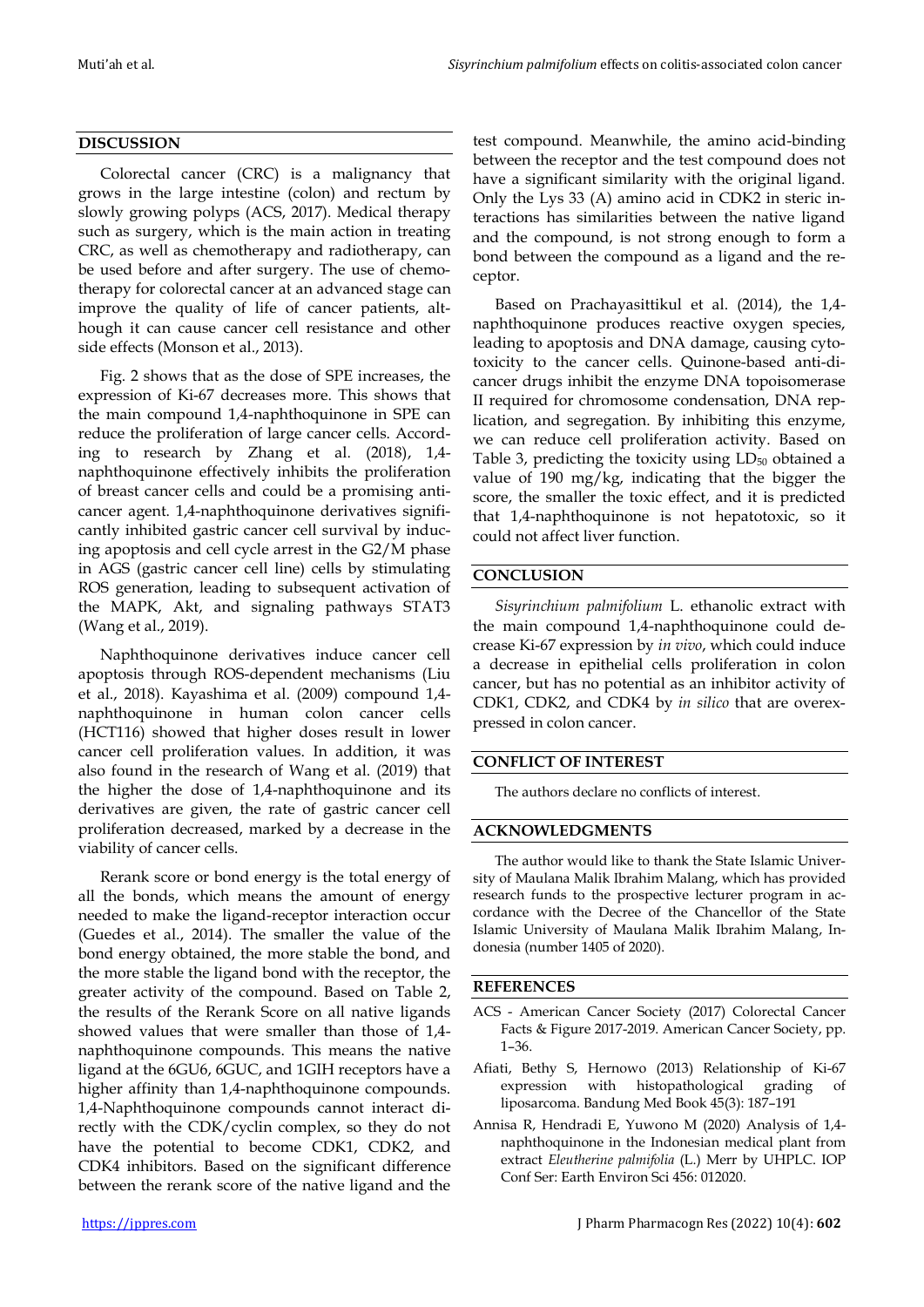- Grivennikov SI (2013) Inflammation and colorectal cancer: colitis-associated neoplasia. Semin Immunopathol 35(2): 229–244.
- Guedes IA, Magalhaes CSD, Dardenne LE (2014) Review: receptor ligand molecular docking. Biophys Rev 6: 75– 87.
- Hwang D, Jo H, Kim JK, Lim YH (2017) Oxyresveratrolcontaining *Ramulus mori* ethanol extract attenuates acute colitis by suppressing inflammation and increasing mucin secretion. J Funct Food 35: 146–158.
- IARC International Agency for Research on Cancer (2018) Latest global cancer data: Cancer burden rises to 18.1 million new cases and 9.6 million cancer deaths in 2018. World Health Organization, p. 1–3.
- Kayashima T, Mori M, Yoshida H, Mizushina Y, Matsubara K (2009) 1,4-Naphthoquinone is a potent inhibitor of human cancer cell growth and angiogenesis. Cancer Lett 278(1): 34–40.
- Kuntorini EM, Dewi M, Misrina (2016) Anatomical structure and antioxidant activity of red bulb plant *Eleutherine americana* on different plant age. Biodiversitas 17(1): 229–233.
- Li X, Ohtsuki T, Koyano T, Kowithayakorn T, Ishibashi M (2008) New Wnt/β-catenin signaling inhibitors isolated from *Eleutherine palmifolia*. Chem Asian J 4: 540–547.
- Liu C, Shen GN, LuoYH, Piao XJ, Jiang XY, Meng LQ, Wang Y, Zhang Y, Wang JR, Wang H, Xu WT, Li JQ, Liu Y, Wu YQ, Sun HN, Han YH, Jin MH, Cui YD, Fang NZ, Jin CH (2018) Novel 1,4-naphthoquinone derivatives induce apoptosis via ROS-mediated p38/MAPK, Akt and STAT3 signaling in human hepatoma Hep3B cells. Int J Biochem Cell Biol 96: 9–19.
- Marmol I, Sanchez C, Pradilla DA, Cerrada E, Rodriguez YMJ (2017) Colorectal carcinoma: a general overview and future perspectives in colorectal cancer. Int J Mol Sci 18(1): 197.
- Mikhail S, Albanese C, Pishvaian MJ (2015) Cyclindependent kinase inhibitors and the treatment of gastrointestinal cancers. Am J Pathol 185(5): 1185-1197.
- Monson JRT, Weiser MR, Buie WD, Chang GJ, Rafferty JF (2013) Practice parameters for the management of rectal cancer. Dis Colon Rectum 56(5): 535–550.
- Muti'ah R, Anik L, Arief S, Rahmi A, Abdul H, Wirda A, Retno S (2018) Activity of inhibit the cell cycle and induct apoptosis in HeLa cancer cell with combination of sabrang onion (*Eleutherine palmifolia* (L.) Merr) and starfruit mistletoe (*Macrosolen cochinchinensis* (Lour.) Tiegh). J App Pharm Sci 8(10): 122–128.
- Muti'ah R, Wahyi YF, Riza AS, Rahmi A, Risma A, Yen YAI, Tias PG, Anik L (2020) *Eleutherine palmifolia* (L.) Merr. extract increases the crypts and caspase-3 expression in colitis-associated colon cancer model. Indones J Pharm 31(4): 257–265.
- Pattanayak SP, Sunita P, Mazumder PM (2014) Restorative effect of *Dendrophthoe falcata* (L.f.) ettingsh on lipids lipoproteins, and lipid metabolizing enzymes in DMBA-induced mammary gland carcinogenesis in Wistar female rats. Comp Clin Pathol 23: 1013–1022.
- Prachayasittikul V, Pingaew R, Worachartcheewan A, Nantasenamat C, Prachayasittikul S, Ruchirawat S, Prachayasittikul V (2014) Synthesis, anticancer activity and QSAR study of 1,4-naphthoquinone derivatives. Eur J Med Chem 84: 247–263.
- Syarif H (2014) The effectiveness of dayak onion extract (*Eleutherine palmifolia* (L) Merr.) in inhibiting the growth of *Escherichia coli* bacteria. Final Project of Bachelor of Medicine. Jakarta, Indonesia.
- Tadbir AA, Pardis S, Ashkavandi ZJ, Najvani AD, Ashraf MJ, Taheri A, Zadeh MA, Sardari Y (2012) Expression of Ki67 and CD105 as proliferation and angiogenesis markers in salivary gland tumors. Asian Pac J Cancer Prev 13(10): 5155–5159.
- Wang H, Luo YH, Shen GN, Piao XJ, Xu WT, Zhang Y, Wang JR, Feng YC, Li JQ, Zhang Y, Zhang T, Wang SN, Xue H, Wang HX, Wang CY, Jin CH (2019) Two novel 1,4-naphthoquinone derivatives induce human gastric cancer cell apoptosis and cell cycle arrest by regulating reactive oxygen species-mediated MAPK/Akt/STAT3 signaling pathways. Mol Med Rep 20(3): 2571–2582.
- Zhang Q, Dong J, Cui J, Huang G, Meng Q, Li S (2018) Cytotoxicity of synthesized 1,4-naphthoquinone oxime derivatives on selected human cancer cell lines. Chem Pharm Bull 66(6): 612–619.

| <b>AUTHOR CONTRIBUTION:</b>        |                     |             |                     |  |
|------------------------------------|---------------------|-------------|---------------------|--|
| Contribution                       | Muti'ah R           | Endharti AT | Wafi MF             |  |
| Concepts or ideas                  | $\mathbf{x}$        | $\mathbf x$ | $\mathsf x$         |  |
| Design                             | $\boldsymbol{\chi}$ |             | $\boldsymbol{\chi}$ |  |
| Definition of intellectual content | $\mathbf{x}$        | $\mathbf x$ | $\mathbf{x}$        |  |
| Literature search                  | $\mathbf{x}$        | $\mathbf x$ | $\boldsymbol{\chi}$ |  |
| Experimental studies               | $\mathsf x$         |             | $\boldsymbol{\chi}$ |  |
| Data acquisition                   | $\mathbf x$         | $\mathbf x$ | $\mathbf x$         |  |
| Data analysis                      | $\mathbf x$         | $\mathbf x$ | $\mathbf x$         |  |
| Statistical analysis               | $\mathbf x$         | $\mathbf x$ | $\boldsymbol{\chi}$ |  |
| Manuscript preparation             | $\mathbf{x}$        | $\mathbf x$ | $\mathbf{x}$        |  |
| Manuscript editing                 | $\mathbf x$         |             | $\mathbf x$         |  |
| Manuscript review                  | $\mathsf x$         | $\mathbf x$ | $\mathbf x$         |  |

\_\_\_\_\_\_\_\_\_\_\_\_\_\_\_\_\_\_\_\_\_\_\_\_\_\_\_\_\_\_\_\_\_\_\_\_\_\_\_\_\_\_\_\_\_\_\_\_\_\_\_\_\_\_\_\_\_\_\_\_\_\_\_\_\_\_\_\_\_\_\_\_\_\_\_\_\_\_\_\_\_\_\_\_\_\_\_\_\_\_\_\_\_\_\_\_\_\_\_\_\_\_\_\_\_